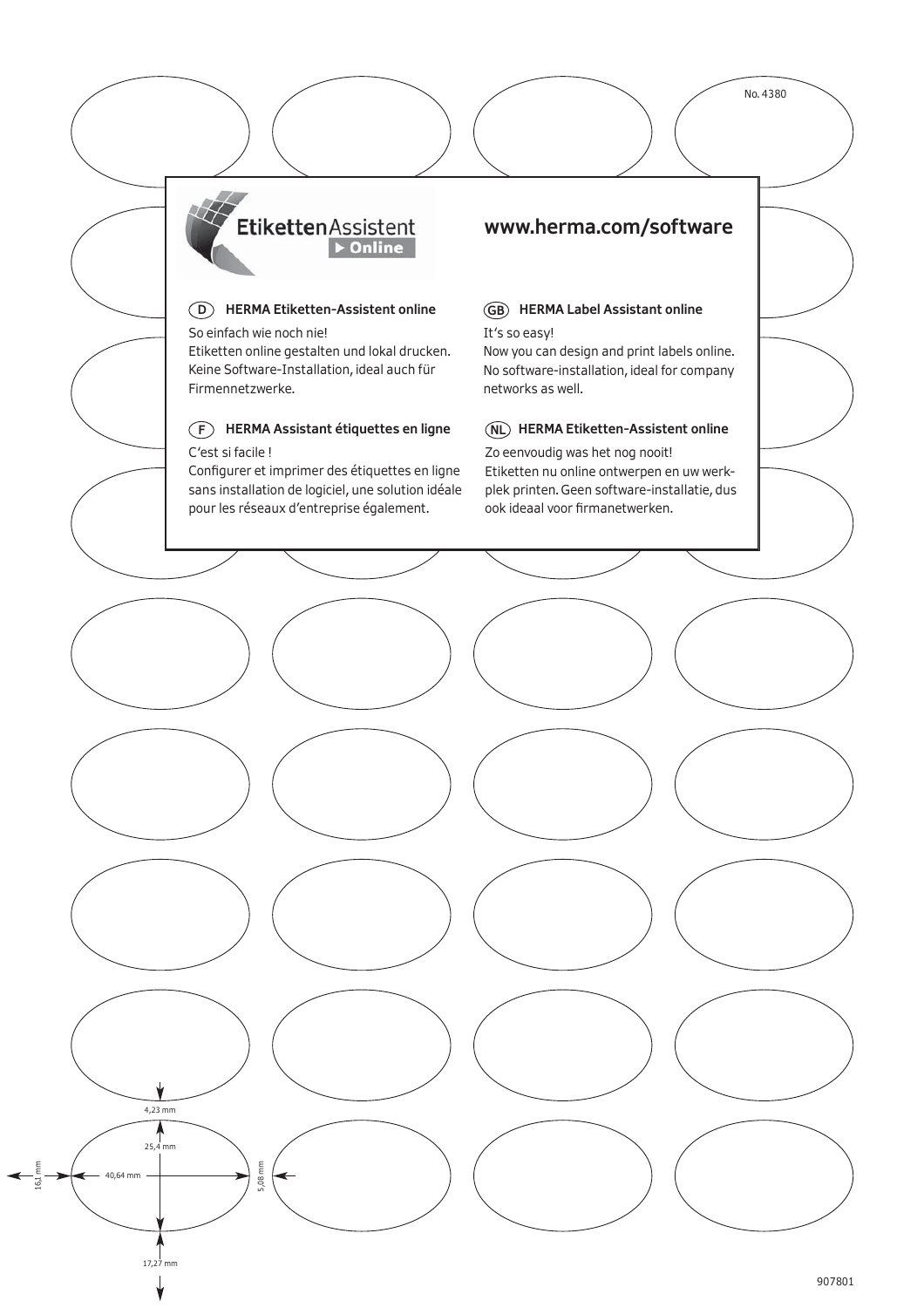# $*$  HERMA

# **SPECIAL** Movables®-Technology

**Anwendungshinweise**<br>Kennzeichnen und beschriften –<br>besonders einfach, sicher und flexibel.<br>Durch die "Free-to-move®"-Beschich-<br>tung haften HERMA Movables® sicher auf allen glatten, trockenen, unbeschä-<br>digten und staubfreien Flächen, sind digten und staubfreien Flächen, sind rückstandsfrei wieder abziehbar ohne Beschädigung des Untergrunds und mehrfach wieder neu aufklebbar. Ideal zur flexiblen Beschriftung, für zeitlich<br>befristete oder wechselnde Kennzeich-<br>nungen und Oberflächen, die nicht<br>beschädigt werden dürfen. Vorsicht<br>bei Textilien, Feinleder und ähnlichen<br>saugfähigen Materialien (Fleckenbil dung möglich).

Das hochwertige Material gewährleistet sehr gute Druckergebnisse auf allen Laserdruckern, Kopierern und Inkjet-druckern. HERMA Movables® können auch auf den meisten Farbkopierern und Farblaserdruckern bedruckt<br>werden, die Materialien über 140g/m<sup>2</sup> verarbeiten können. Hinweise in den Gerätehandbüchern beachten.

Die Rundum-Sicherheitskante schützt Walzen und Trommeln zuverlässig vor Klebstoff. Der Rundum-Spezialschnitt ergibt besonders saubere Kanten. Dadurch kommt noch weniger Papierstaub ins Gerät. Die optimale Planlage und eine hohe Schmiegsamkeit sichern den störungsfreien Einzug und Durchlauf.

**PC-Verarbeitung** HERMA Formate sind in vielen Program-men komfortabel vordefiniert. Auf **www.herma.com/software** finden Sie viele weitere kostenlose Software-Tools.

## **Wichtig:**

**Hinweise für die Verarbeitung**<br>1. Beachten Sie die Empfehlungen der<br>Gerätehersteller (z.B. Einlegen der Bogen in Einzelblatteinzug oder Mehr-zweckkassette). 2. Jeden Etikettenbogen nur einmal

verwenden. Bogen, von denen bereits Etiketten abgelöst wurden, können

beim erneuten Durchlauf Störungen<br>verursachen.<br>3. Wird nur ein Teil des Packungsinhalts<br>verarbeitet, Rest in die Packung zurück-<br>legen. Ideale Lagerung: ca. 20 °C Raum-<br>temperatur und 50 % relative Luftfeuchtigkeit. Starke Klimaschwankungen vermeiden. 4. Setzen Sie diese Etiketten auf Inkjet-

druckern ein, testen Sie bitte den jeweils

besten Druckmodus (z.B. Papierart,<br>Auflösung) für Ihr Gerät.<br>5. Bei Laser empfehlen wir die<br>Einstellung "dickes Papier", "schwere<br>Materialien" bzw. "Etiketten"<br>(oder vergleichbar) im Druckertreiber bzw. am Drucker-Panel.

**Gewährleistung**<br>Wegen unterschiedlicher Wartung und<br>individueller Einstellung der Geräte empfehlen wir eigene Tests. Für Schäden, die im Gerät oder durch Bedienungsfehler begründet sind, wird keine Haftung übernommen. HERMA Movables® wurden für unterschied-lichste Oberflächen entwickelt und ausführlich getestet. Die Eignung für einen konkreten Verwendungszweck ist vom Anwender eigenverantwortlich zu prü-fen (z.B. Ablösbarkeit von bestimmten Oberflächen). Im Gewährleistungsfall kann deshalb nur für die Etiketten Materialersatz geleistet werden.

Labelling and lettering – extremely easy, reliable and flexible. Due to the "Free-to-move®" coating HERMA Movables® adhere reliably to all flat, dry, undamaged and dust-free surfaces. They can be removed without leaving a residue and without damaging the subsurface and can also be reapplied many times. These products are ideal for flexible lettering and where labels are applied temporar-ily or changed, and also where damage to surfaces should be avoided. Care must be taken with textiles, fine leather and similar absorbent materials (may

The high-quality material ensures extremely good printing results in all laser printers, copiers and inkjet printers. HERMA Movables® are also suitable for use with most colour copiers and laser colour printers which can print materials of more than can print materials of more in instructions in your printer manual. The all-around protective edges reliably prevent rollers and drums from adhe-sive deposits. All-around trimming gives particularly clean edges, minimizing the amount of paper dust. Perfect flatness and exceptional flexibility ensure trouble-free feeding and processing.

**PC processing** Many programs contain easy-to-use predefined HERMA formats. Many additional software tools are available free at **www.herma.com/software.** 

**Important: information on processing** 1. Follow the recommendations of the machine manufacturer (e.g. insert sheets individually or by means of the paper cassette). 2. Sheets of labels should be used only once. Sheets from which some labels have been removed may cause problems if passed through the machine a<br>second time. second time. 3. If only a portion of the pack is used, replace the rest in the pack. Ideal storage conditions: room temperature approx. 20°C, relative humidity 50%. Avoid pronounced fluctuations in these

4. If you are using these labels with an inkjet printer, please carry out a test to determine the best printing mode for your machine in each case (e.g. paper type, resolution). 5. With laser printing we recommend the use of the "thick paper", "heavy materials" or "labels" option (or equivalent) in the print driver settings or at the printer control panel.

Due to variations in maintenance and individual machine settings, we recommend that you carry out your own preliminary trails. We accept no liability for damage to the machine. HERMA Movables® were developed and comprehensively tested for a wide range of surfaces. The user himself has to examine if the labels are suitable for his special application (e.g. removal of labels from special surfaces). Claims under guarantee will not be considered beyond the replacement of the label

conditions.

**Guarantee**

material.

**Conseils d'utilisation**<br>Marquage et étiquetage – faciles,<br>flexibles et fiables.<br>Grâce à l'enduit « Free-to-move® », les Movables® de HERMA collent parfaitement sur toutes les surfaces lisses, sèches, intactes et exemptes de poussière, s'enlèvent sans laisser de traces et sans endommager le support et recollent plusieurs fois. et recollent plusieurs iois.<br>Une solution flexible pour l'étiquetage provisoire ou changeant sur des surfa-ces à ne pas endommager. Attention aux textiles, au cuir fin et autres matériaux absorbants (risque de formation de taches).

Le matériau de qualité garantit une<br>excellente impression sur toutes les<br>imprimantes laser, les copieurs et les<br>imprimantes jet d'encre. Les Movables®<br>de HERMA peuvent être imprimés sur la majorité des copieurs couleur et imprimantes laser couleur qui conviennent aux matériaux de plus de 140g/m2. Les instructions figurant dans les manuels de ces appareils sont à respecter.

Le bord de sécurité sur les quatre côtés protège fiablement les cylindres et les tambours contre la colle. Des bords propres et peu de poussière de papier résultent de la coupe spéciale. La position plane optimale et la grande souplesse assurent une introduction et un passage sans dérangements dans l'appareil.

**Traitement sur PC** Les formats HERMA sont prédéfinis dans de nombreux programmes. Vous trouverez de nombreux outils logiciels supplémentaires gratuits sur **www.herma.com/software.**

## **Conseils importants pour la mise en œuvre**

1. Observez les recommandations des fabricants d'appareils (p. ex : introduc-tion des feuilles une à une ou dans la cassette à introduction multiple). 2. N'utilisez chaque feuille d'étiquettes qu'une seule fois. Celles dont les étiquettes ont déjà été décollées risquent de provoquer des dérangements lors d'un nouveau passage. 3. Si vous n'utilisez qu'une partie du

contenu, replacez le reste dans l'emballage. La conservation est idéale à une température ambiante d'environ 20 °C et à une humidité relative de l'air de 50 %. Évitez de fortes fluctuations de ces conditions. 4. Si vous utilisez ces étiquettes sur une

imprimante à jet d'encre, réglez le meilleur mode d'impression (nature du papier, résolution, etc.) pour votre appareil. 5. Sur les imprimantes laser, nous recommandons de sélectionner le paramètre « papier épais », « matériaux lourds » ou « étiquettes » (ou réglages similaires) dans le driver d'imprimante ou sur le panneau de commande de l'apparei

## **Garantie**

En raison de différents services d'entretien et de réglages individuels des appa-reils, nous recommandons de tester vous-même. Nous ne pouvons répondre de dommages dus à l'appareil et ne pouvons donc remplacer que les éti-quettes en cas de droits à garantie. Les Movables® de HERMA ont été développés pour des surfaces très diverses et ont été testés soigneusement. Le contrôle de la compatibilité d'une étiquette avec une application pratique (par exemple: amovibilité de certaines surfaces) tient de la responsabilité personnelle de l'utilisateur.

## **D HERMA EtikettenAssistent online**

So einfach wie noch nie!

Etiketten online gestalten und lokal drucken. Keine Software-Installation, ideal auch für Firmennetzwerke.

## **F HERMA AssistantÉtiquettes en ligne** C'est si facile !

Configurer et imprimer des étiquettes en ligne sans installation de logiciel, une solution idéale pour les réseaux d'entreprise également.

# Deutsch English Français Nederlands Svenska

**Gebruiksaanwijzingen**<br>Kenmerken en beschrijven – uiterst<br>eenvoudig, veilig en flexibel.<br>Dankzij de "Free-to-move®"-coating<br>plakken HERMA Movables® betrouwbaar op alle gladde, droge, onbeschadigde en stofvrije oppervlakken, kunnen restloos worden verwijderd zonder de ondergrond te beschadigen en kunnen weer opnieuw worden geplakt. Ideaal voor de flexibele etikettering, voor tijdelijke of wisselende kenmerking en voor oppervlakken die niet bescha-digd mogen worden. Let op bij textiel, fijn leer en dergelijke absorberende materialen (vlekkenvorming mogelijk).

Het hoogwaardige materiaal waarborgt<br>uitstekende printresultaten op alle la-<br>serprinters, kopieermachines en inkjet-<br>printers. HERMA Movables® kunnen ook .<br>worden bedrukt met de meeste kleuren kopieermachines en kleurenlaserprinters die materialen van meer 140g/m2 kunnen verwerken. Neem de aanwijzingen in de apparaathandleidingen in acht.

De veiligheidsrand rondom beschermt walsen en trommels betrouwbaar tegen kleefmiddel. De speciale fijnsnede rondom zorgt voor bijzonder schone randen. Daardoor komt nog minder papierstof in het apparaat. De optimale, vlakke ligging en een uitstekende buig-zaamheid waarborgen de storingsvrije intrek en doorloop.

## **PC-verwerking**

HERMA formaten zijn in veel programma's comfortabel voorgedefinieerd. Op **www.herma.com/software** vindt u nog meer gratis software-tools.

# **Belangrijk: tips voor de verwerking**

1. Let op het advies van de apparaat-fabrikanten (bijv. het plaatsen van de vellen in de bladtoevoer of universele cassette). 2. Gebruik ieder etikettenvel slechts één

keer. Vellen waarvaan etiketten reeds verwijderd werden, kunnen bij een hernieuwde doorloop storingen

veroorzaken. 3. Wanneer u slechts een deel van de verpakkingsinhoud bewerkt, legt u de rest terug in de verpakking. Ideale opslag: ca. 20 °C kamertemperatuur en 50 % relatieve luchtvochtigheid. Vermijd te grote schommelingen bij de laatst genoemde waarden. 4. Wanneer u deze etiketten op inkjet-

printers gebruikt, moet u telkens de beste printmodus (bijv. papiersoort,<br>resolutie) voor uw apparaat bepalen.<br>5. Bij lasers adviseren wij de instelling<br>"Dik papier", "Zware materialen"<br>resp. "Etiketten" (of vergelijkbaar) in<br>het printerbesturingsprogramma re aan de bedieningseenheid van de printer.

**Garantie**<br>Op grond van verschillen in onderhoud<br>en individuele instellingen van de apparaten adviseren wij u, enkele tests<br>uit te voeren. Wij zijn niet aansprakelijk<br>voor schade die terug te voeren is op<br>het apparaat of op bedieningsfouten.<br>HERMA Movables® werden ontwikkeld voor de meest uiteenlopende oppervlakken en bovendien uitgebreid getest. De geschiktheid en de concrete toepassing dienen in eigen verantwoordelijkheid door de gebruiker te worden getest (bijv. verwijderbaarheid van bepaalde oppervlakken). In geval van garantieverlening kunnen wij daarom alléén vervanging leveren voor de etiketten.

# **Råd för användningen**<br>Markera och skriv ut – speciellt enkelt,<br>säkert och flexibelt.<br>Genom "Free-to-move®"-skiktet fäster HERMA Movables® säkert på alla släta,

torra, oskadade och dammfria ytor, kan<br>åter dras av utan rester utan skador av åter dras av utan rester utan skador av underlaget och klistras på nytt igen. Idealt för flexibel utskrift, för märk-ningar och ytor som är tidsbegränsade eller växlar och inte får skadas. Var försiktig vid textilier, fint läder och liknande absorberande material (fläckbildning möjlig).

Det högvärdiga materialet garanterar mycket goda utskriftsresultat på alla laserskrivare, kopiatorer och bläckstrå-leskrivare. HERMA Movables® kan också användas i de flesta färglaserskrivare och färgkopiatorer som klarar material med gramvikt över 140 g/m2. Kontrollera vad som anges i instruktionsboken som medföljer apparaten.

Säkerhetskanten runt hela arket skyddar valsar och trummor från klister. Den specialla skärningen av arket ger helt rena kanter och därmed minskas pappersdammet i skrivaren. Att materialet är helt plant och mycket följsamt gör att inmatning och förlopp genom skrivaren blir fritt från störningar.

**PC-användning**<br>HERMA format är i många program<br>komfortabelt fördefinierat.<br>På **www.herma.com/software** finner<br>Du ytterligare software-tools gratis.

# **Viktigt: Råd för arbetet**

1. Följ maskintillverkarens instruktioner (t.ex. mata arken via kopiatorns/ skrivarens manuella inmatning). 2. Använd varje etikettark endast en gång. Har en enstaka etikett tagits bort<br>kan det uppstå problem om arket matas<br>in på nytt i skrivaren.<br>3. Om endast en del av förpackningens<br>innehåll används, lägg tillbaka resten

i förpackningen. Bästa lagringsförhål-lande vid ca. 20 °C och 50 % relativ luftfuktighet. Undvik kraftiga klimat-

förändringar. 4. Om Du skriver ut etiketterna i bläck -stråleskrivare, prova ut bästa utskriftsmöjligheten (t.ex. papperskvalité, upplösning) för Din skrivare. 5. Vid laser rekommenderar vi inställningen "tjockt papper", "tungt material" resp. "etiketter" (eller jämförbart) i skrivarrutinen resp. på skrivarpanelen.

**Garanti**<br>Eftersom det krävs olika underhåll och<br>individuell inställning av skrivare/kopia-<br>torer rekommenderar vi att Du först gör ett eget test. Vi kan inte ta ansvar för skador som orsakas av skrivaren/kopiatorn. HERMA Movables® utvecklades för de mest olika ytor och testades utförligt. Det ligger på användarens eget ansvar att testa materialets lämplighet för ett konkret ändamål (t.ex. Häftämnets påverkan på vissa material). Vid garantianspråk lämnas därför endast ersättning för etikettmaterialet.

**Etiketten** Assistent Dolline

# **www.herma.com/software**

## **GB HERMA LabelAssistant online** It's so easy!

Now you can design and print labels online. No software-installation, ideal for company networks as well.

## **NL HERMA EtikettenAssistent online**

Zo eenvoudig was het nog nooit! Etiketten nu online ontwerpen en uw werkplek printen. Geen software-installatie, dus ook ideaal voor firmanetwerken.



**Information on use**

produce stains).